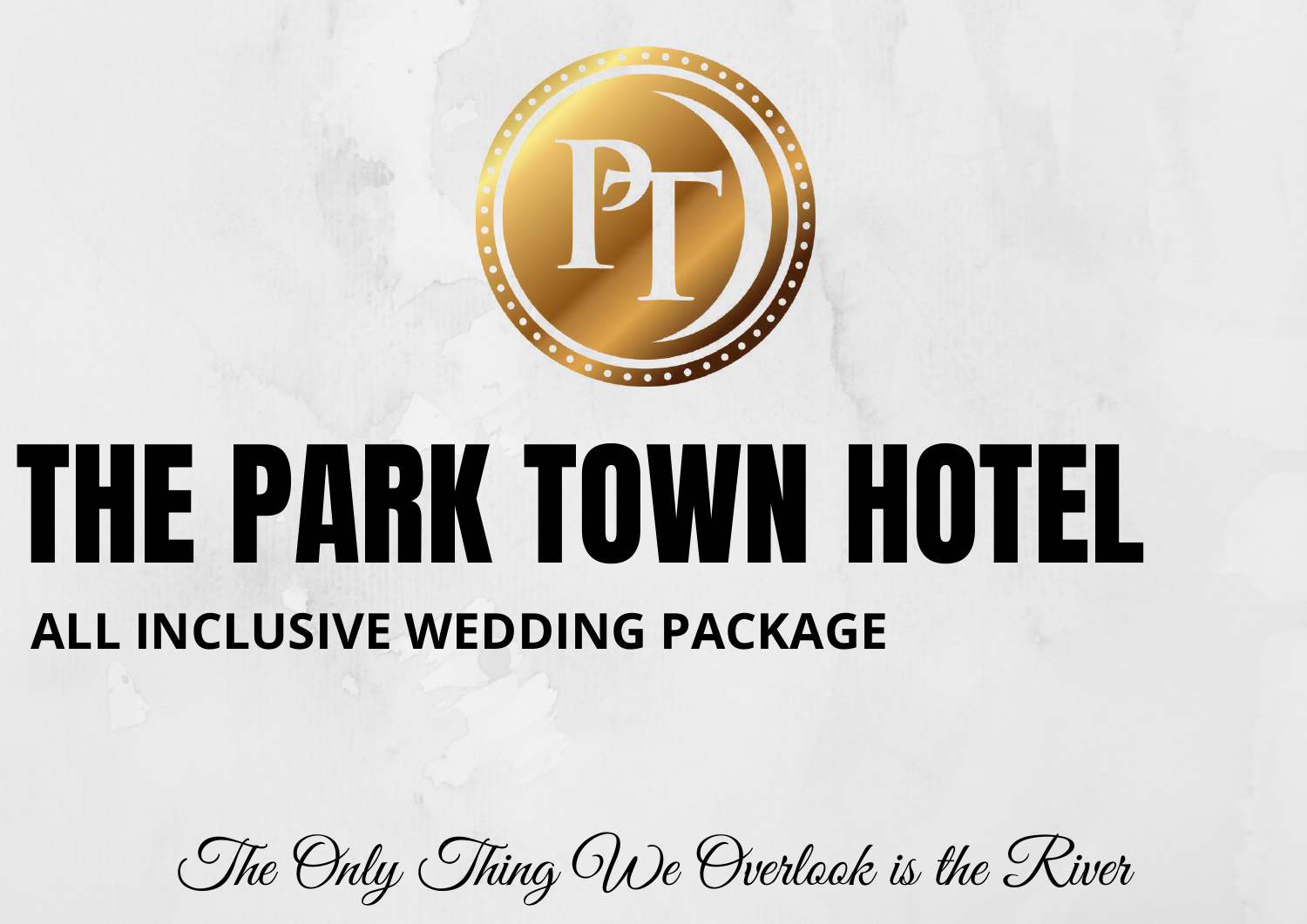



Park Town Hotel

WHEN IT'S TIME TO START PLANNING YOUR SPECIAL DAY, LET THE PARK TOWN HOTEL'S WEDDING SPECIALISTS HELP YOU CREATE A ONCE IN A LIFETIME EXPERIENCE, WHETHER YOU'RE LOOKING TO HOST AN ELABORATE RECEPTION, AN INTIMATE GATHERING, OR SIMPLY NEED A PLACE TO SAY "I DO", THE PARK TOWN HOTEL OFFERS EVERY CLIENT THE ABILITY TO HELP MAKE THEIR DREAM WEDDING COME TO LIFE. FROM OUR ALL INCLUSIVE WEDDING PACKAGE TO OUR A LA CARTE MENU OPTIONS, THE PARK TOWN HOTEL WILL BE WITH YOU EVERY STEP ON THE WAY.

## AVAILABLE BANQUET ROOMS

CEDAR ROOM 160 GUESTS (MAXIMUM)

OAK ROOM 120 GUESTS (MAXIMUM)

SOUTH DINING ROOM 50 GUESTS (MAXIMUM)

The Only Thing We Overlook is the River

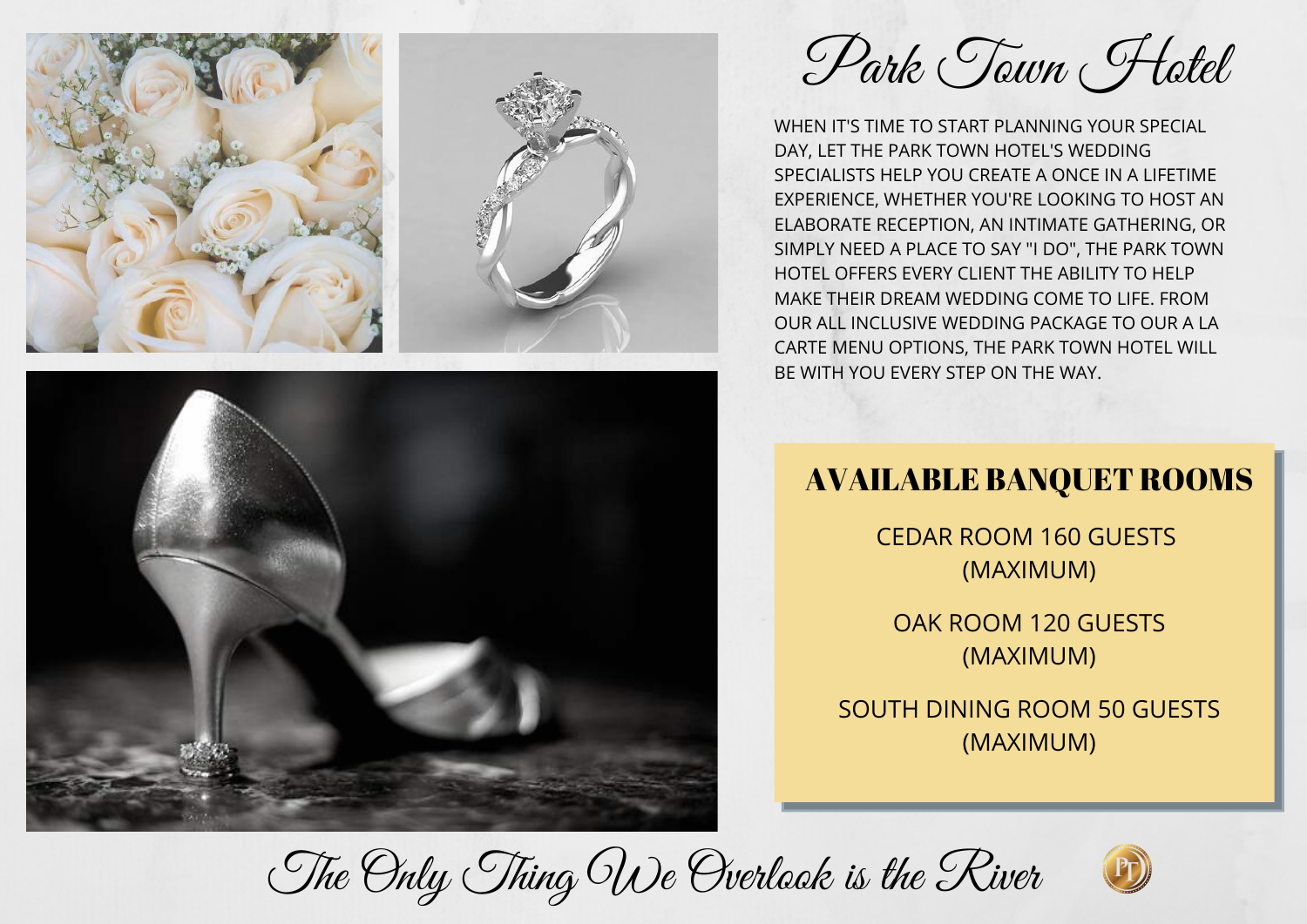



All Inclusive Package

MINIMUM 50 PEOPLE

 $\oint_{\it{per}}$   $ZO$ <br>per person per person

COMPLIMENTARY BANQUET ROOM WITH FULL CATERED DINNER

COMPLETE ROOM SET UP, INCLUDING HOTEL NAPKINS, TABLECLOTHS

BARTENDER FEE

COMPLIMENTARY EXECUTIVE KING ROOM FOR THE BRIDE & GROOM ON THE EVENING OF THE WEDDING

ROMANCE PACKAGE ADDED TO WEDDING COUPLE ROOM

TAXES & GRATUITIES INCLUDED

SOCAN & RESOUND FEE INCLUDED

A/V PACKAGE INCLUDING LCD PROJECTOR, SCREEN & COMPUTER AUDIO CONNECTION

TABLE SERVICE FOR THE HEAD TABLE

The Only Thing We Overlook is the River

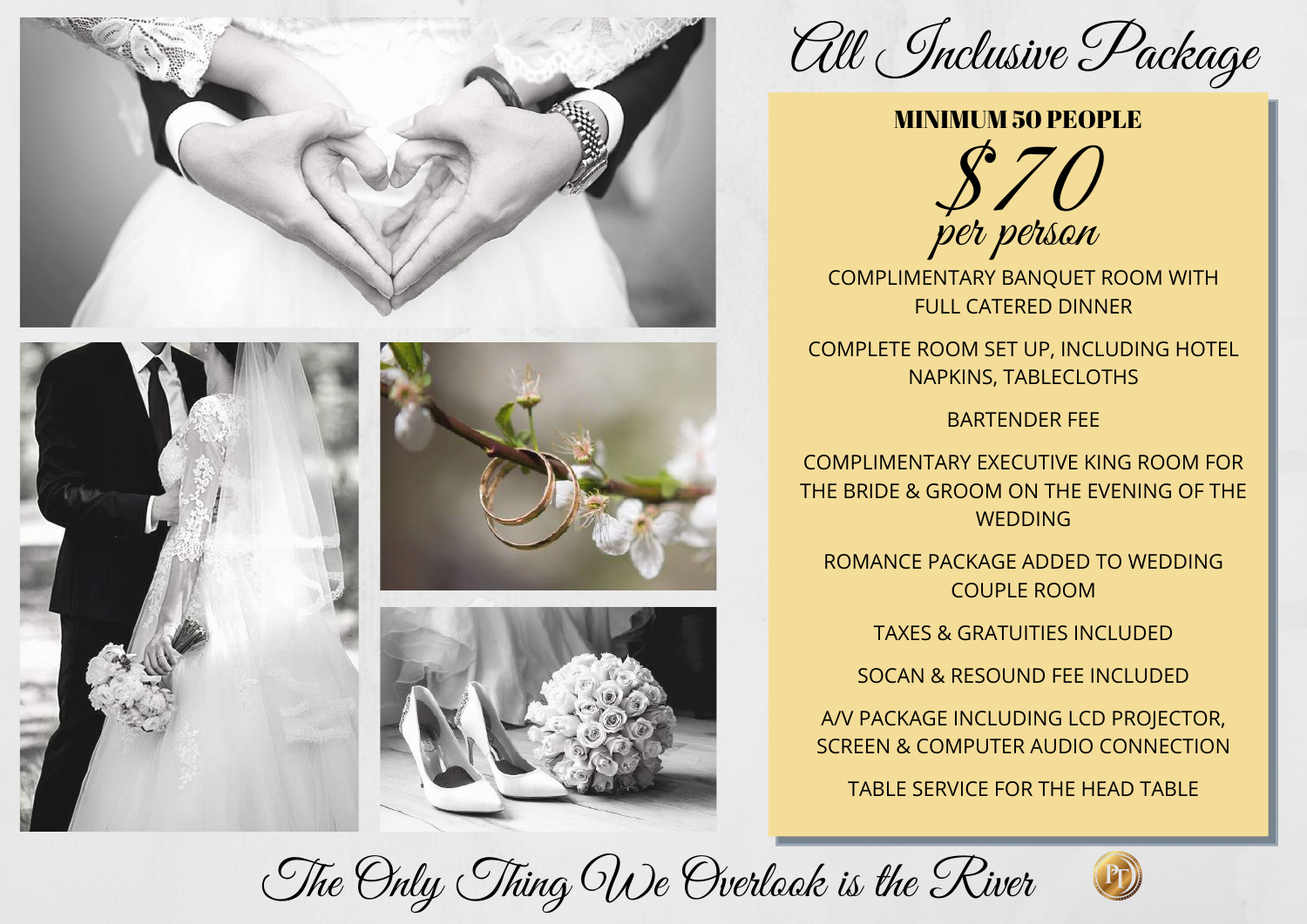

All Inclusive Buffet Options

#### ENJOY:

ASSORTED ROLLS & BUTTER MARINATED SWEET PICKLE MIX SEASONAL FRESH SLICED FRUIT TRAY ASSORTED DAINTIES & DESSERTS

#### CHOOSE TWO:

CAESAR SALAD GREEK SALAD PASTA SALAD CHICKPEA SALAD VEGETABLE SALAD QUINOA SALAD APPLE YOGURT SALAD POTATO SALAD

## CHOOSE ONE:

P.E.I. BEAN & CORN MIX CORN & GREEN PEAS ZUCCHINI & ROASTED TOMATOES

## CHOOSE ONE:

WHIPPED POTATO RICE PILAF ROASTED BABY POTATOES SCALLOPED POTATOES

#### CHOOSE TWO:

CARVED BARON OF BEEF ROASTED TURKEY WITH SAVORY DRESSING HOMESTYLE CABBAGE ROLLS ROAST PORK LOIN WITH MANGO PEACH CHUTNEY BAKED SALMON WITH LEMON DILL CREAM SAUCE HOUSE SPICED BAKED CHICKEN COUNTRY STYLE HAM GLAZED WITH A PEACH REDUCTION GRILLED CHICKEN BREAST WITH SWEET CHILI-LIME SAUCE

The Only Thing We Overlook is the River

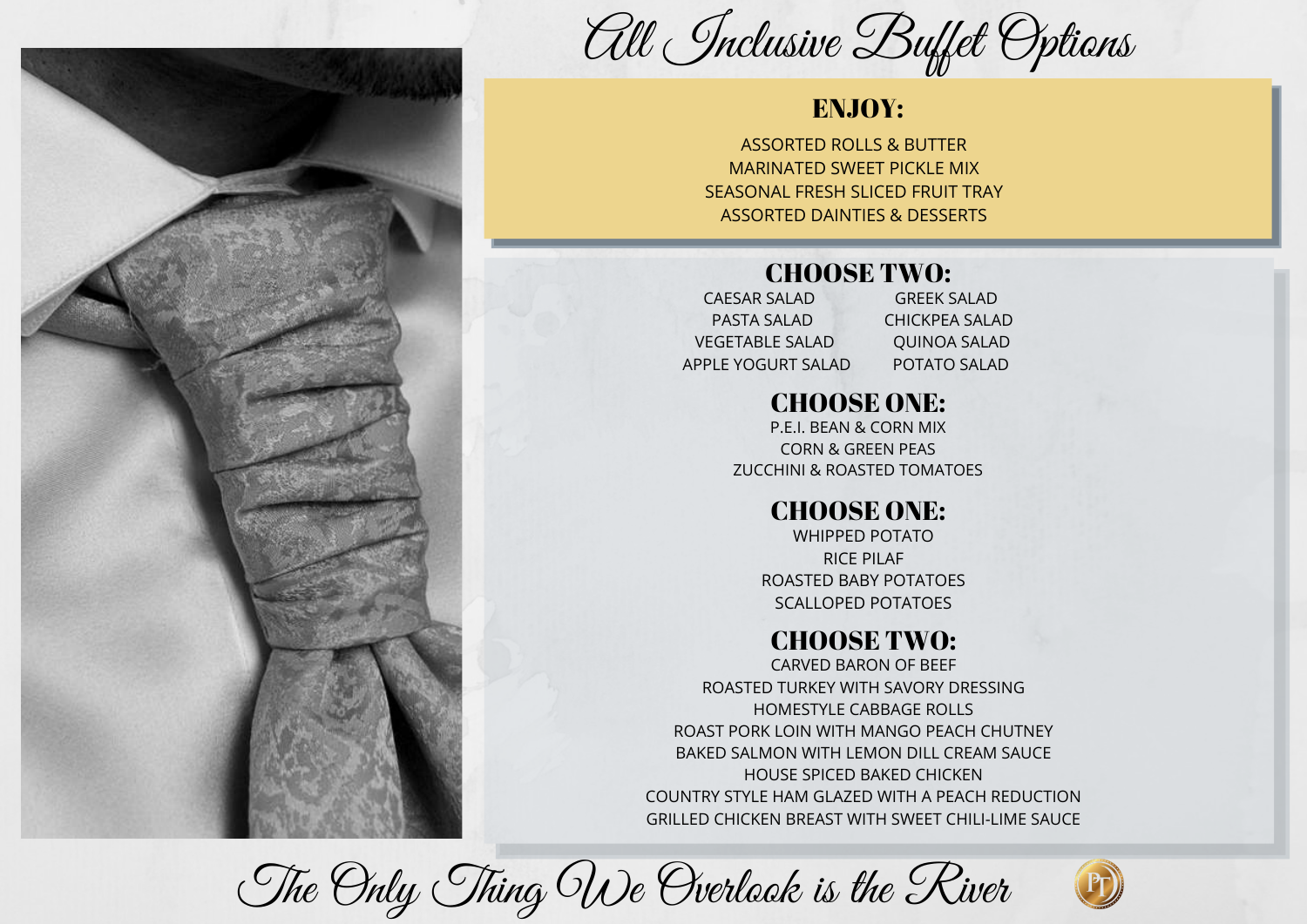All Inclusive Plated Options

#### CHOOSE ONE:

TOMATO ORZO SOUP ROASTED CORN CHOWDER HEARTY LENTIL SOUP MIXED GREENS, CHERRY TOMATOES & CUCUMBERS WITH A RED PEPPER VINAIGRETTE SPRING MIX GREENS, ORANGE SEGMENTS, FETA & SLICED ALMONDS WITH A CITRUS VINAIGRETTE

#### CHOOSE ONE:

#### **BAKED SALMON**

PANKO DUSTED SALMON FILET WITH A TANGY CITRUS SALSA SERVED WITH BLENDED WILD RICE & SEASONAL VEGETABLES

#### **ROAST PORK LOIN**

APPLE & CRANBERRY STUFFED PORK LOIN WITH CRANBERRY MARSALA REDUCTION SERVED WITH BABY ROASTED POTATOES & SEASONAL VEGETABLES

#### **BAKED MEDITERRANEAN CHICKEN SUPREME**

BONELESS CHICKEN BREAST IN A PUFF PASTRY STUFFED WITH SPINACH, BASIL & FETA CHEESE TOPPED WITH A PESTO CREAM REDUCTION SERVED WITH HERB MASHED POTATOES & SEASONAL VEGETABLES

#### **FESTIVE SPICE RUBBED TURKEY**

SPICE RUBBED TURKEY WITH SAVORY DRESSING, ACCOMPANIED BY CREAMY GARLIC MASHED POTATOES & SEASONAL VEGETABLES SERVED WITH PAN GRAVY & CRANBERRIES ON THE SIDE

#### **SLOW ROASTED PRIME RIB OF BEEF**

SLOW ROASTED PRIME RIB BEEF SERVED WITH RED WINE JUS, YORKSHIRE PUDDING SERVED WITH OVEN ROAST BABY POTATOES & SEASONAL VEGETABLES



#### CHOOSE ONE:

CHOCOLATE TORTE (GF) CHOCOLATE LAVA CAKE VANILLA BEAN CREME BRULEE RED VELVET TORTE CARAMEL APPLE CHEESECAKE

The Only Thing We Overlook is the River

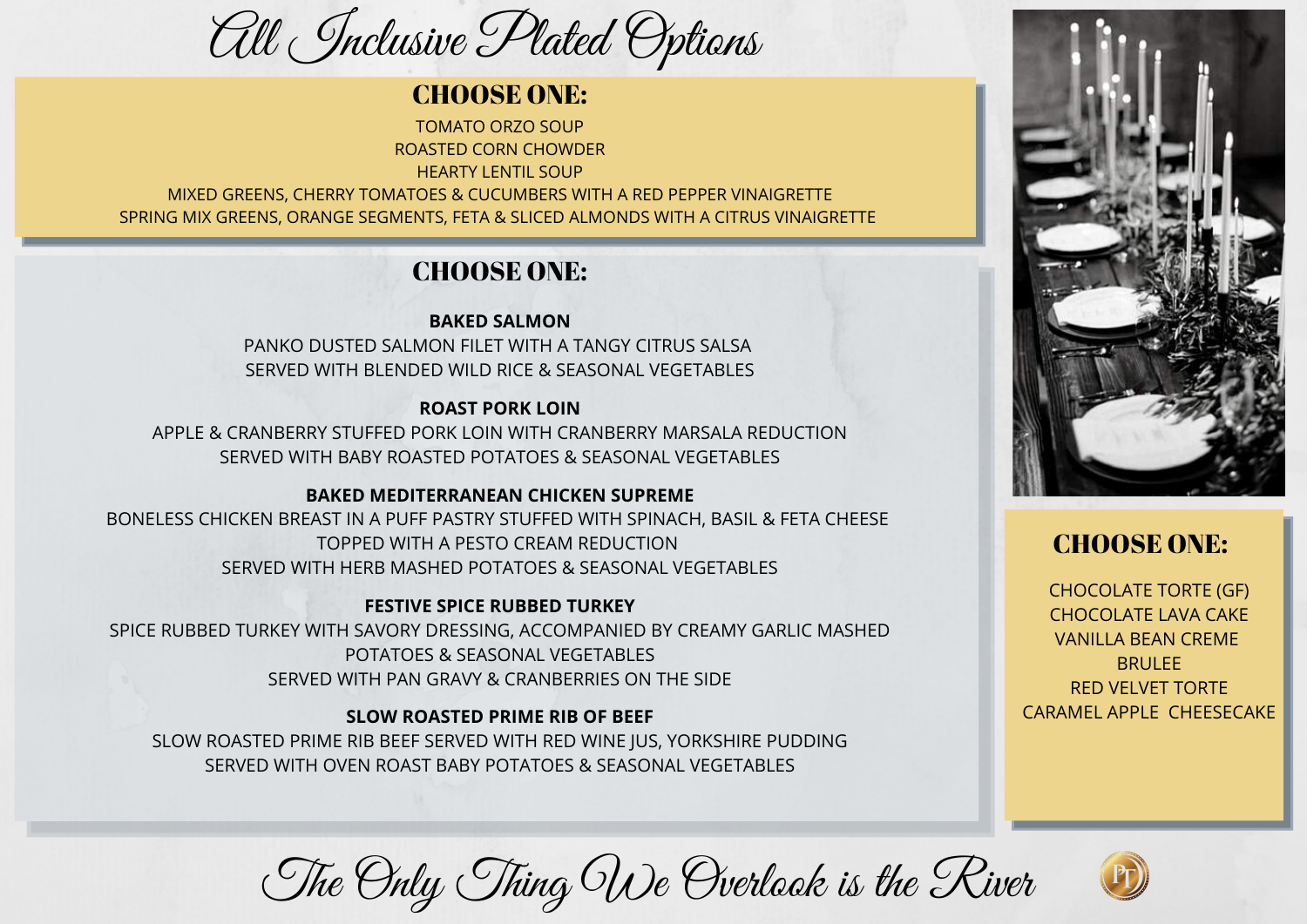

Late Night Lunch

**MINIMUM** 30 PEOPLE

#### LATE LUNCH WITH STYLE (CHOOSE ONE):

 $\frac{\cancel{8}}{\cancel{2}}$  the person

per person

#### **TRADITIONAL LATE LUNCH POUTINE BAR**

COLD CUTS & CHEESE TRAY VARIETY OF CHEESE CURDS MARINATED SWEET PICKLE MIX VARIETY OF GRAVY:

SEASONED GROUND BEEF GREEN ONIONS TOMATOES BUTTER

ASSORTED BUNS CRISPY FRENCH FRIES BUTTER, MUSTARD & MAYO BEEF, TURKEY OR VEGETARIAN DAINTIES BACON BITS & GROUND CHORIZO

#### **TACO STATION MASHED POTATO BAR**

SOFT SHELL TACOS MASHED POTATOES LETTUCE SOUR CREAM ONIONS CHOICE OF GRAVY: OLIVES BEEF, TURKEY OR VEGETARIAN SHREDDED CHEESE SHREDDED CHICKEN SALSA BACON SOUR CREAM SHREDDED CHEDDAR CHEESE

#### **CHOCOLATE FOUNTAIN GRILLED CHEESE DIPPERS**

SLICED FRESH FRUIT MINI GRILLED CHEESES RICE KRISPIES TREATS SERVED WITH HOT TOMATO SOUP MARSHMALLOWS FOR DIPPING

The Only Thing We Overlook is the River

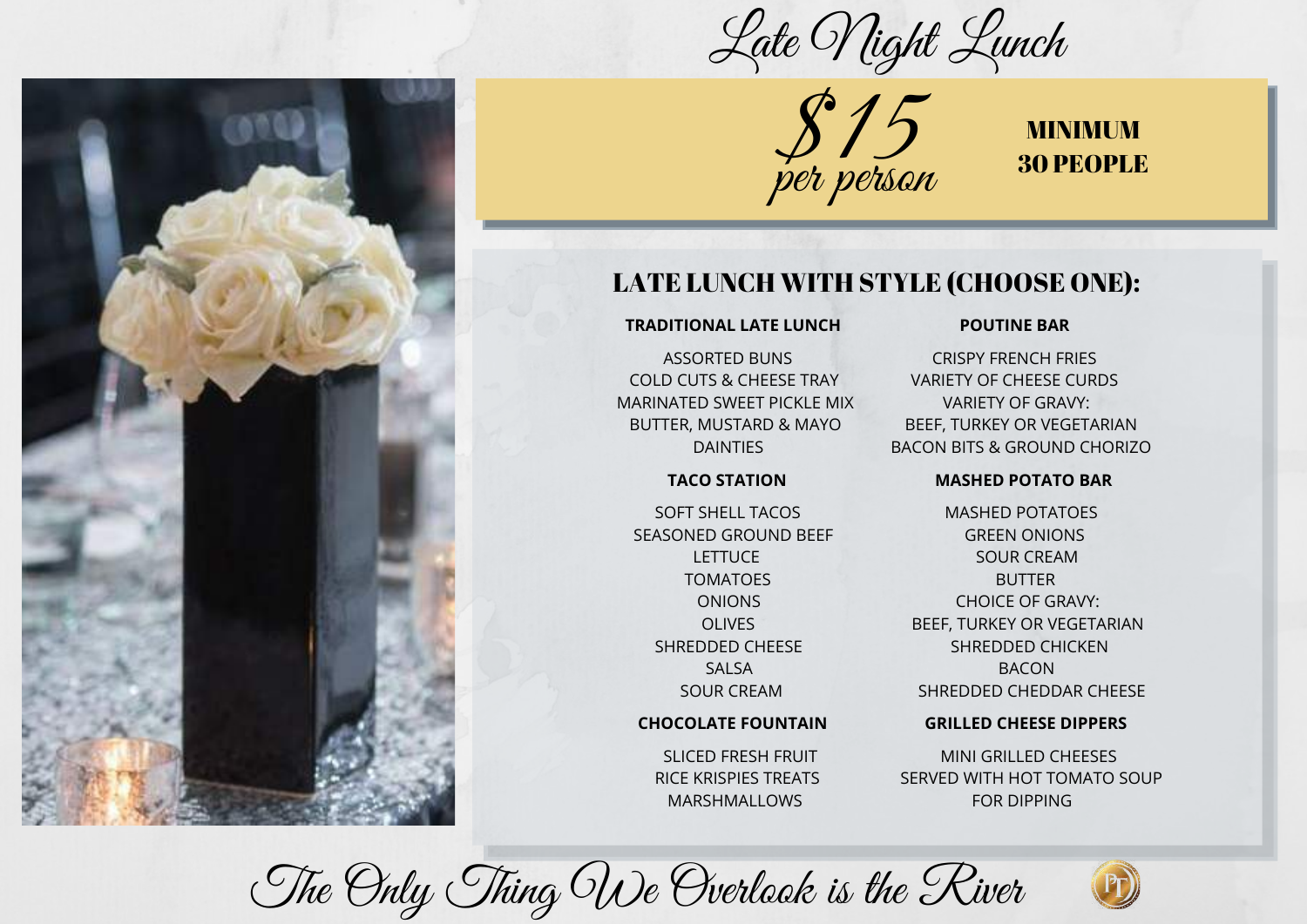





Bar Service

#### OUR BAR SERVICE INCLUDES THE FOLLOWING AMENITIES:

**SOFT DRINKS ORANGE JUICE CLAMATO JUICE BAR LIME GARNISHES COCKTAIL NAPKINS ICE & GLASSWARE**

ONLY PARK TOWN HOTEL STAFF MAY SERVE AS BARTENDERS

#### THE PARK TOWN HOTEL SCHEDULES ONE BARTENDER PER 120 PEOPLE

| <b>SOFT DRINKS</b>        | \$3.00 |
|---------------------------|--------|
| <b>LIQUOR</b>             | \$7.50 |
| <b>DOMESTIC BEER</b>      | \$7.25 |
| <b>IMPORT BEER</b>        | \$7.75 |
| <b>HOUSE WINE (GLASS)</b> | \$7.50 |

The Only Thing We Overlook is the River

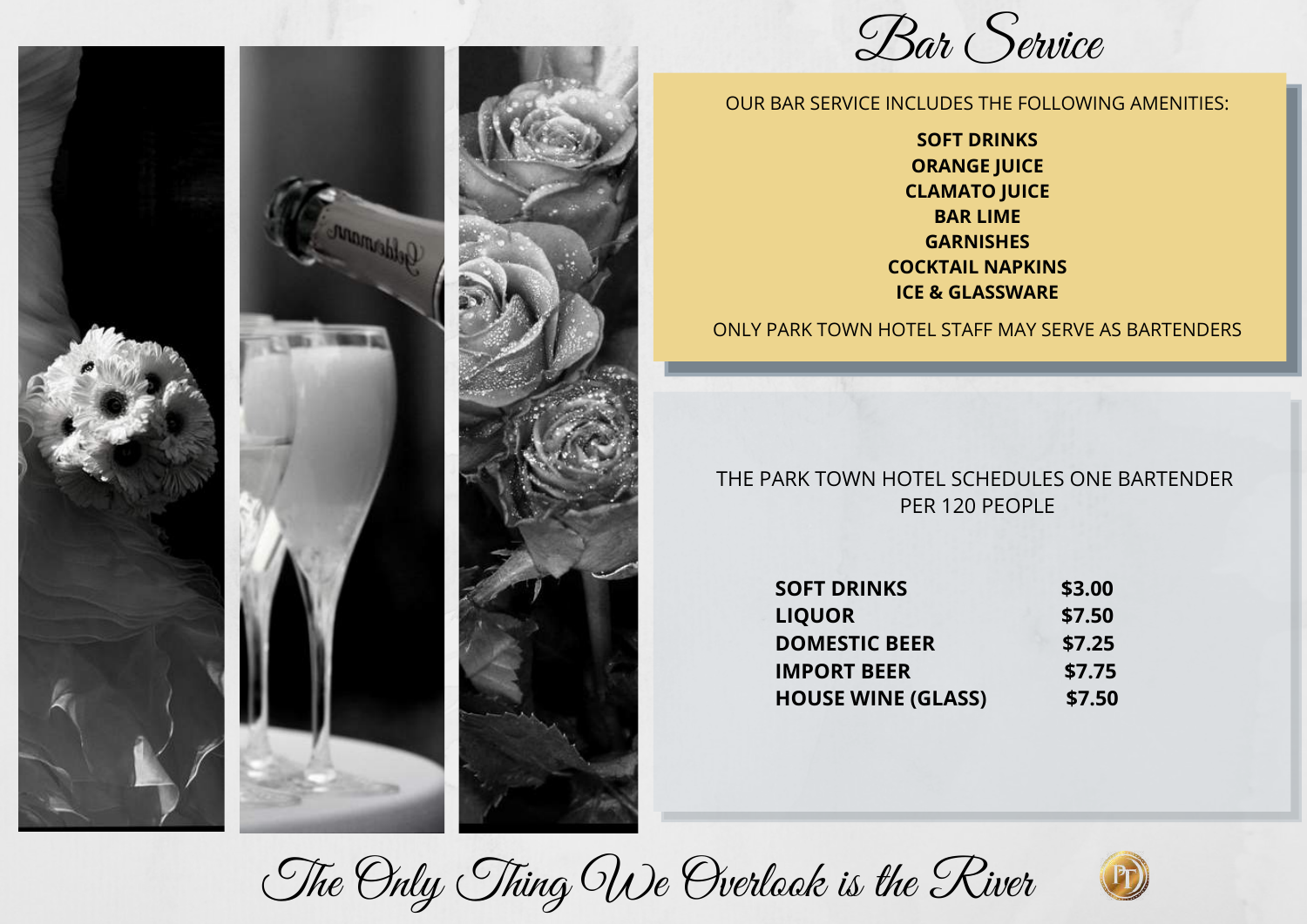

Wine Menu

#### RED WINE:

| <b>YELLOW TAIL SHIRAZ</b><br>(AUSTRALIA)             | \$32.00 |
|------------------------------------------------------|---------|
| <b>ALAMOS MALBEC</b><br>(ARGENTINA)                  | \$33.00 |
| <b>FAT BASTARD MERLOT</b><br>(FRANCE)                | \$35.00 |
| <b>SANTA JULIA CABERNET SAUVIGNON</b><br>(ARGENTINA) | \$36.00 |
| <b>KIM CRAWFORD PINOT NOIR</b><br>(NEW ZEALAND)      | \$46.00 |

#### WHITE WINE:

| <b>JACOBS CREEK MOSCATO</b><br>(AUSTRALIA)     | \$33.00 |
|------------------------------------------------|---------|
| <b>SANTA JULIA CHARDONNAY</b><br>(ARGENTINA)   | \$34.00 |
| <b>DR. LOOSEN RIESLING</b><br>(GERMANY)        | \$35.00 |
| <b>YELLOW TAIL PINOT GRIGIO</b><br>(AUSTRALIA) | \$36.00 |
| KIM CRAWFORD SAUVIGNON BLANC<br>(NEW ZEALAND)  | \$44.00 |



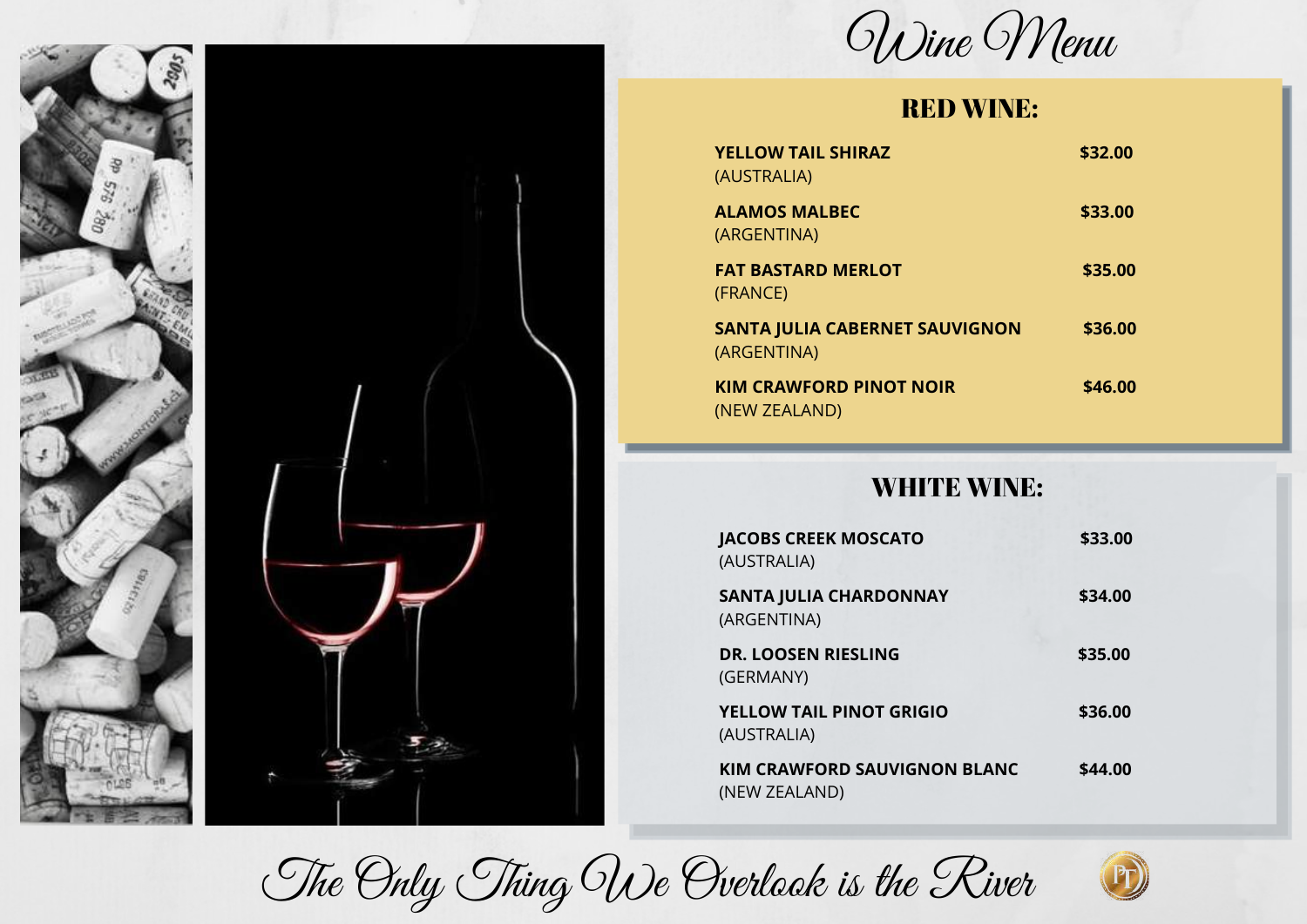

Policies & Procedures

THE PARK TOWN HOTEL WANTS TO ENSURE THAT YOUR SEPCIAL DAY GOES OFF WITHOUT A HITCH! WE'VE COMPILED A COMPREHENSIVE LIST OF OUR IN-HOUSE POLICIES AND PROCEDURES TO HELP YOU PLAN YOUR EVENT. WHETER YOU'RE A FIRST TIME WEDDING PLANNER OR SOPHISTICATED EVENT SPECIALIST, WE'VE COVERED ALL THE BASES FOR YOU!

> TO INQUIRE ABOUT AVAILABILITY PLEASE CONTACT OUR CATERING DEPARTMENT

(306)667-6068 WWW.PARKTOWNHOTEL.COM CATERING@PARKTOWNHOTEL.COM



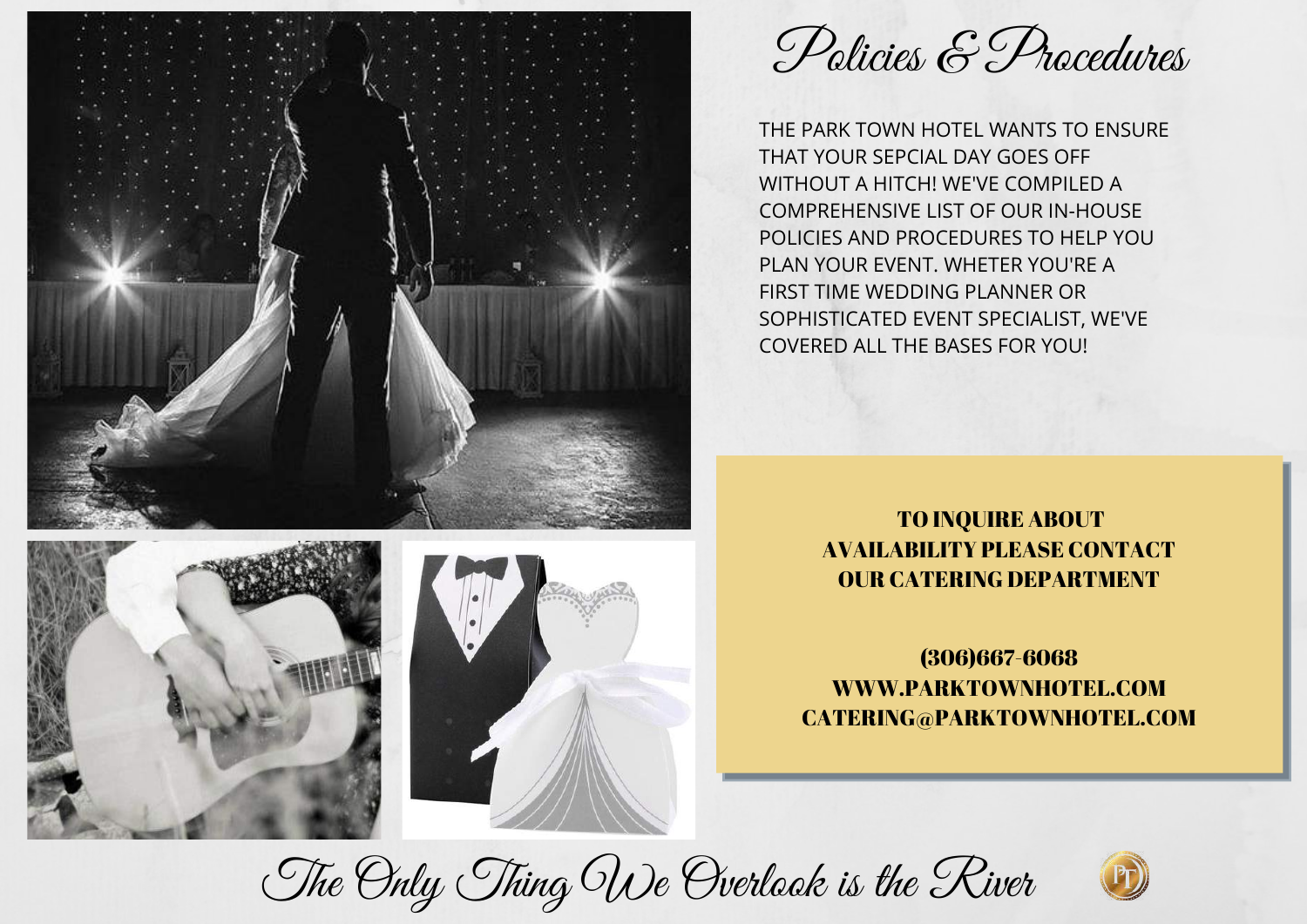

Food & Beverage

DUE TO CITY AND PROVINCIAL HEALTH REGULATIONS, THE PARK TOWN HOTEL DOES NOT PERMIT ANY OUTSIDE FOOD AND BEVERAGE THE HOTEL CAN NOT GUARANTEE NUT FREE MEALS OR DESSERTS.

Guarantees

A GUARANTEED NUMBER OF GUESTS ATTENDING YOUR EVENT IS REQUIRED THREE FULL BUSINESS DAYS PRIOR TO THE EVENT. IF THE GUARANTEED NUMBER HAS NOT BEEN RECEIVED, THE BILLING WILL BE MADE OUT FOR THE NUMBER OF PERSONS FOR WHICH THE FUNCTION WAS ORIGINALLY BOOKED, OR THE NUMBER IN ATTENDANCE. WHICHEVER IS GREATER.

Deposits & Cancellations

ALL SOCIAL OR PRIVATE EVENTS REQUIRE A \$750.00 ADVANCED DEPOSIT AND A CREDIT CARD WITHIN 30 DAYS OF BOOKING. AN ADDITIONAL DEPOSIT FOR 80% OF THE REMAINING BALANCE WILL BE REQUIRED 2 WEEKS PRIOR TO THE DATE OF THE FUNCTION, WITH THE REMAINING BALANCE DUE TO THE NIGHT OF THE EVENT. IN THE EVENT OF A CANCELLATION ALL DEPOSITS ARE NON-REFUNDABLE AND REQUIRE A WRITTEN CANCELLATION LETTER DIRECTED TO THE CATERING DEPARTMENT.

Damages

THE PARK TOWN HOTEL RESERVES THE RIGHT TO INSPECT AND CONTROL ALL PRIVATE FUNCTIONS. LIABILITY FOR ANY DAMAGES TO THE PREMISES WILL BE CHARGED ACCORDINGLY. THE CONVENERS OF ANY FUNCTION ARE HELD RESPONSIBLE FOR ANY DAMAGES TO THE PREMISES BY THEIR GUESTS.

The Only Thing We Overlook is the River

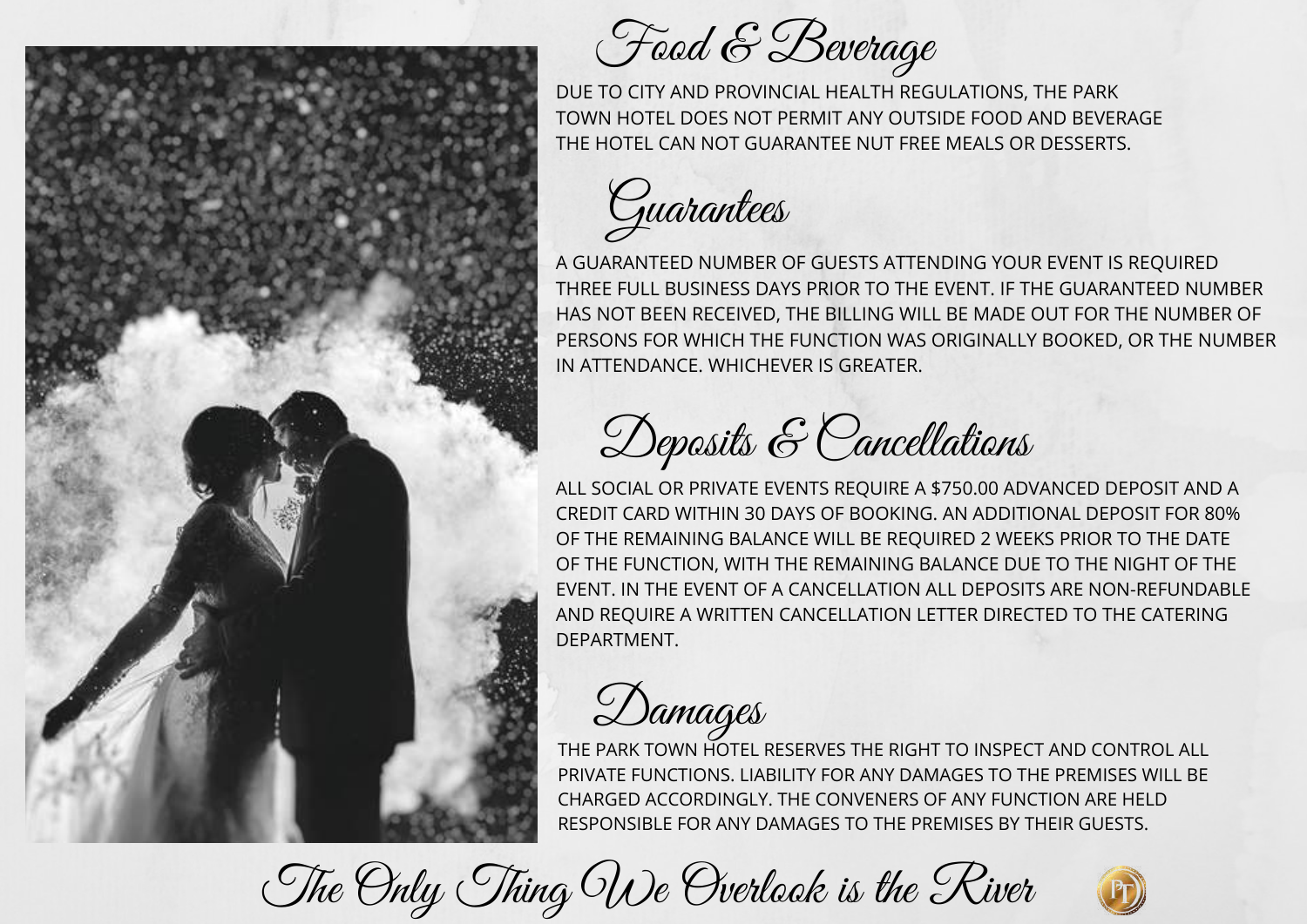

Start & End Times

ALL START AND END TIMES ARE STRICKLY ADHERED TO. THE SPACE IS ONLY BOOKED FOR THE TIME INDICATED. SET-UP AND DISMANTLE TIMES ARE TO BE SPECIFIED AT THE TIME OF BOOKING. ALL PERSONAL MATERIALS MUST BE REMOVED FROM THE FUNCTION SPACE AT THE END OF EACH DAY UNLESS RESERVED ON A 24 HOUR BASIS.

Shipping, Receiving & Storage

THE CATERING DEPARTMENT MUST BE NOTIFIED OF ANY MATERIAL OR RENTAL ITEMS BEING DELIVERED DURING YOUR FUNCTION. ALL MATERIALS OR RENTAL EQUIPMENT ARE SUBJECT TO PRIOR ARRANGEMENTS AND SPACE AVAILABILITY. THE HOTEL ASSUMES NO RESPONSIBILITY FOR PERSONAL PROPERTY OR EQUIPMENT PRIOR TO OR DURING THE FUNCTION.

**Security** 

THE PARK TOWN HOTEL WILL NOT BE RESPONSIBLE FOR DAMAGE OR LOSS OF ANY PERSONAL PROPERTY AND OR RENTAL EQUIPMENT LEFT IN THE HOTEL PRIOR TO, DURING OR FOLLOWING AN EVENT.

Audio Visual

YOUR EQUIPMENT REQUIREMENT CAN BE RESERVED THROUGH THE CATERING DEPARTMENT DIRECTLY. RENTAL FEES APPLY TO MOST EQUIPMENT AND ARE SUBJECT TO 5% GST AND 6% PST.